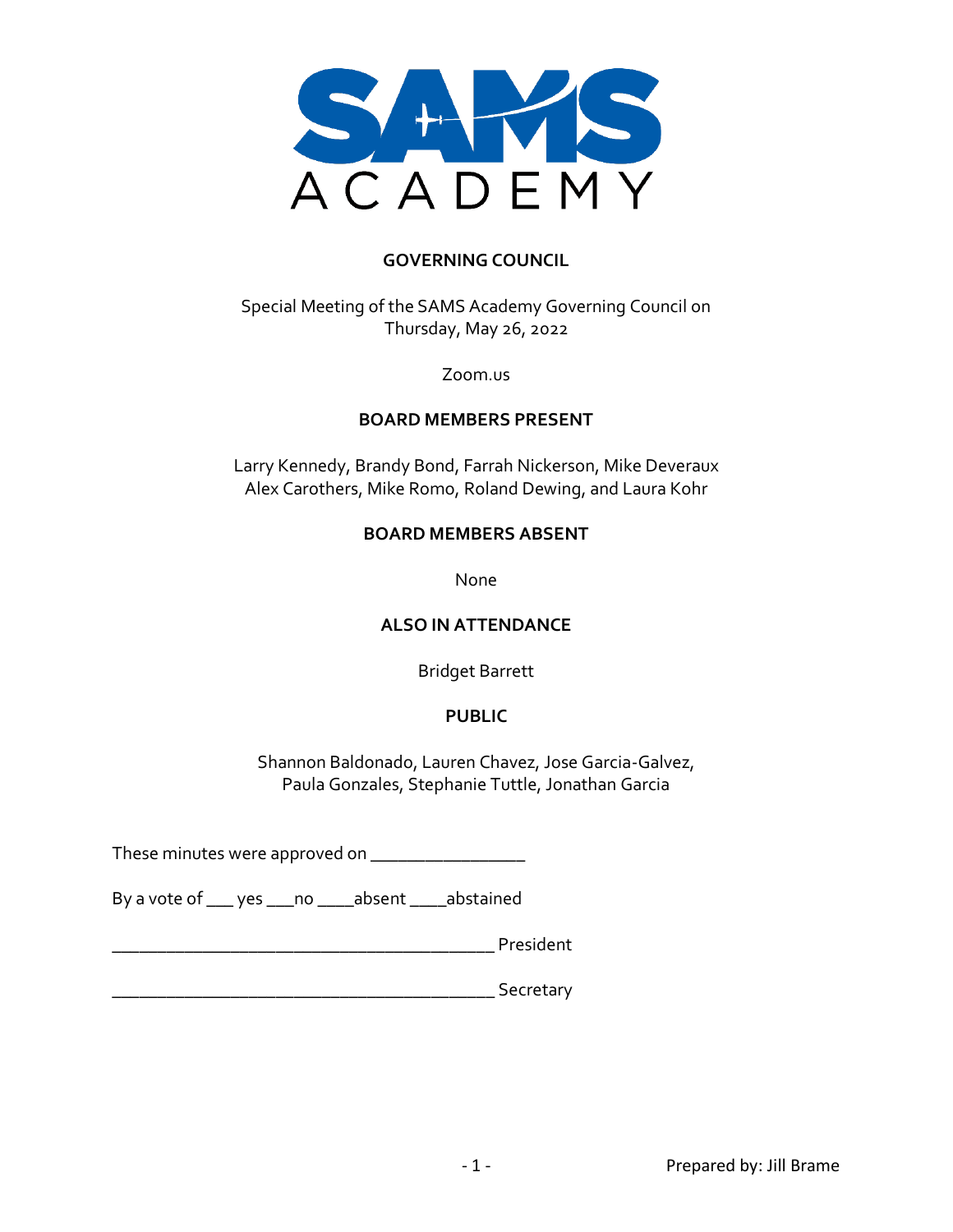# **I. Call to Order**

Larry Kennedy called to order the Special Meeting of the Governing Council for the Southwest Aeronautics, Mathematics, and Science Academy on May 26, 2022 at 8:31 AM on zoom.us.

## **A. Roll Call**

Larry Kennedy asked Jill Brame to call roll. Jill Brame called Roland Dewing, Mike Romo, Farrah Nickerson, Brandy Bond, Alex Carothers, Mike Deveraux, Laura Kohr, and Larry Kennedy.

## **B. Adoption of the Agenda\***

Larry Kennedy asked for a motion to approve the agenda. Farrah Nickerson made a motion to approve the agenda. Brandy Bond seconded the motion. Larry Kennedy called for a roll call vote to approve the agenda. Jill Brame called Roland Dewing, Mike Romo, Farrah Nickerson, Brandy Bond, Alex Carothers, Mike Deveraux, Laura Kohr, and Larry Kennedy; all voted yes. The motion carried unanimously.

# **II. SAMS Wellness Committee Report\***

Larry Kennedy asked Brandy Bond and Alex Carothers to share their report.

Alex Carothers shared a PowerPoint with data from their research. Brandy Bond shared that three surveys were sent out (parents, students, and staff) Responses came from 19% of families, 30% of students, and 72% of staff.

Alex Carothers shared the main topics that were mentioned were: educational model, leadership, student retention, staff retention, strategic planning, culture reform, and effective bi-directional communication.

Alex Carothers then shared the results of the family and students.

Larry Kennedy asked about the items that were the most concern and what areas need to be addressed first. The Wellness Committee will be working with the admin team to really dive into the results.

Larry Kennedy asked for another board member to volunteer to join this committee. Laura Kohr offered and will now join the committee.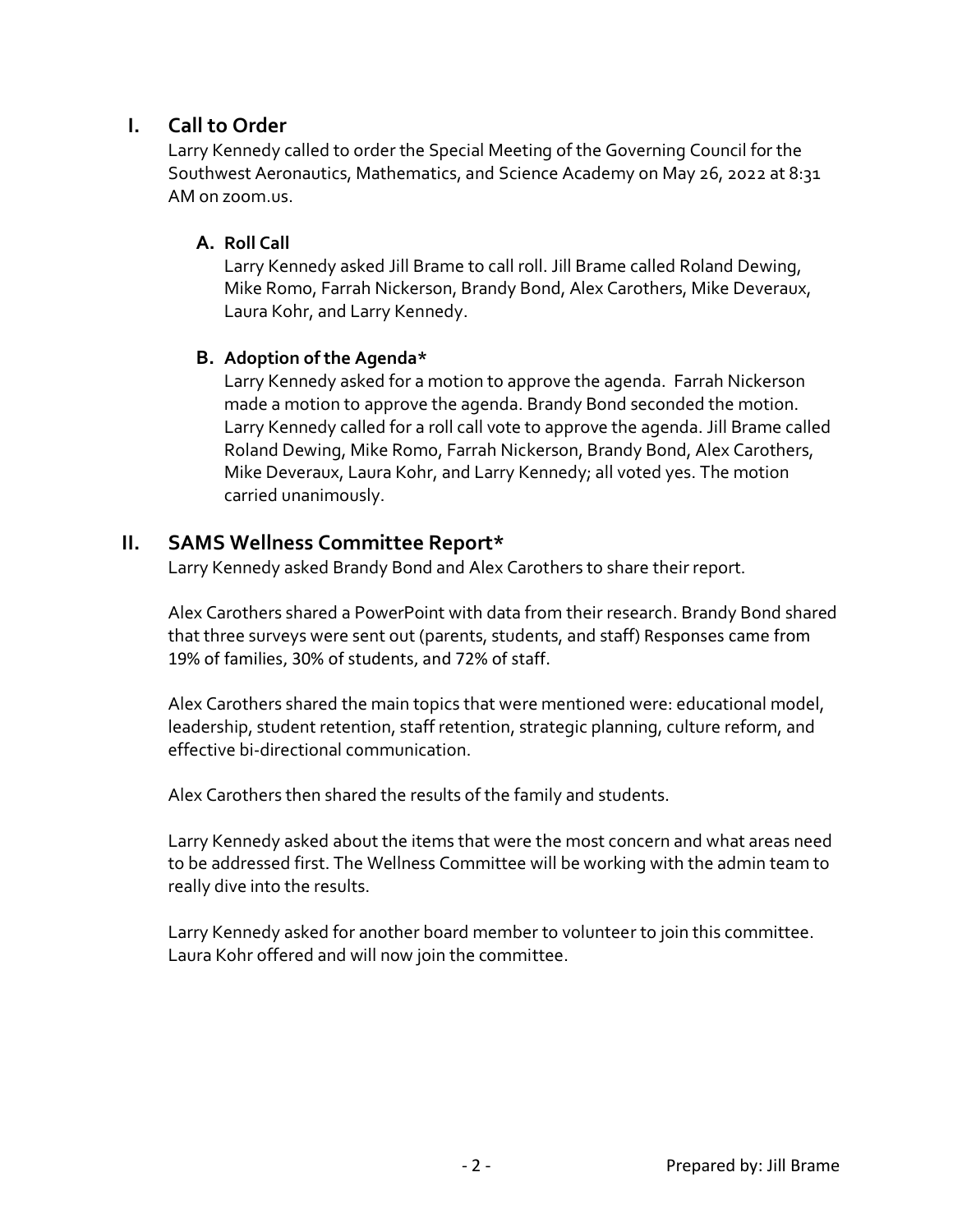# **III. Closed Session**

## **A. Limited personnel matters, head administrator evaluation, pursuant to NMSA 1978, Section 10-15-1(H)(2).**

Larry Kennedy made a motion to move to closed session pursuant to limited personnel matters, head administrator evaluation, pursuant to NMSA 1978, Section 10-15-1(H)(2). Farrah Nickerson seconded. Larry Kennedy called for a roll call vote to move to closed session. Jill Brame called Roland Dewing, Mike Romo, Farrah Nickerson, Brandy Bond, Alex Carothers, Mike Deveraux, Laura Kohr, and Larry Kennedy; all voted yes. The motion carried unanimously.

Larry Kennedy said that the board would start and call Bridget Barrett in later.

Closed session began at 9:14AM.

Bridget Barrett joined at 10:16AM.

## **IV. Open Session**

### **A. Action on matters discussed in Closed Session**

Larry Kennedy made a motion to move back to open session and affirmed that only items listed on the agenda were discussed. Mike Romo seconded. Larry Kennedy called for a roll call vote to approve the agenda. Jill Brame called Roland Dewing, Mike Romo, Farrah Nickerson, Brandy Bond, Mike Deveraux, Laura Kohr, and Larry Kennedy; all voted yes. The motion carried unanimously.

Open session resumed at 10:26AM.

Alex Carothers left during closed session.

Mike Romo made a motion to move forward with extending Bridget Barrett's contract for one year. Farrah Nickerson seconded. Larry Kennedy called for a roll call vote to approve the motion. Jill Brame called Roland Dewing, Mike Romo, Farrah Nickerson, Brandy Bond, Mike Deveraux, Laura Kohr, and Larry Kennedy; all voted yes. The motion carried unanimously.

## **V. Announcements**

### **A. Date for next Regular SAMS Academy Governing Council Meeting**  The next regular meeting will be June 17, 2021 at 8:30 AM.

## **VI. Adjournment\***

Larry Kennedy called for a motion to adjourn. Mike Romo made a motion to adjourn. Brandy Bond seconded the motion. Larry Kennedy called for a roll call vote to approve the motion. Jill Brame called Roland Dewing, Mike Romo, Farrah Nickerson, Brandy